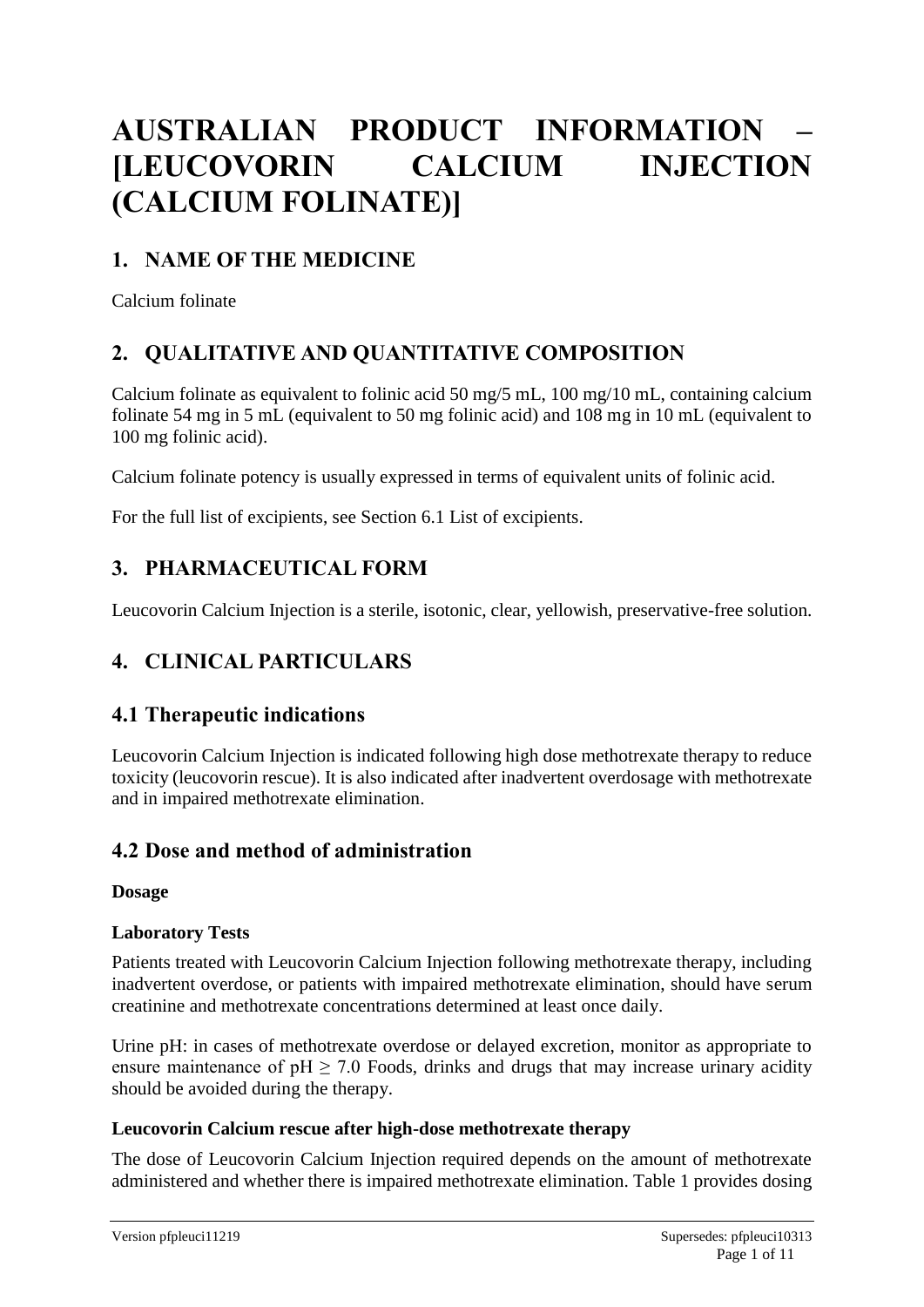guidelines for a methotrexate dose of 12 to 15  $g/m^2$  by intravenous infusion over 4 hours. Leucovorin Calcium Injection is commenced 24 hours after the start of the methotrexate infusion.

| <b>Clinical State</b>                                                              | <b>Laboratory Findings</b>                                                                               | <b>Leucovorin Dose</b>                                                                                 |
|------------------------------------------------------------------------------------|----------------------------------------------------------------------------------------------------------|--------------------------------------------------------------------------------------------------------|
| Normal Methotrexate<br>Elimination                                                 | [MTX] approx 10 $\mu$ M 24 h after<br>admin, 1 $\mu$ M at 48 h and < 0.2 $\mu$ M<br>at 72 h              | 15 mg every 6 h for 60 h (10)<br>doses)                                                                |
| Delayed Late Methotrexate<br>Elimination                                           | [MTX] $< 0.2 \mu M$ at 72 h and $>$<br>$0.05 \mu M$ at 96 h                                              | 15 mg every 6 h until $[MTX]$ <<br>$0.05 \mu M$                                                        |
| Delayed Early Methotrexate<br>Elimination and/or Evidence of<br>Acute Renal Injury | [MTX] $\geq$ 50 µM at 24 h,<br>or $\geq$ 5 µM at 48 h,<br>or $\geq 100\%$ increase in [creat] at 24<br>h | 150 mg IV every 3 h until [MTX]<br>$< 1 \mu M$ , then 15 mg IV every 3 h<br>until $[MTX] < 0.05 \mu M$ |

**Table 1. Guidelines for Leucovorin Calcium Injection Dosage**

 $[MTX]$  = serum methotrexate concentration,  $[{\rm creat}]$  = serum creatinine concentration.

Delayed methotrexate excretion may be caused by a third space fluid accumulation (i.e. ascites, pleural effusion), renal insufficiency or inadequate hydration.

Patients who experience delayed early methotrexate elimination are likely to develop reversible renal failure. In addition to Leucovorin Calcium Injection, these patients require hydration and urinary alkalinisation (pH 7.0 or greater), and close monitoring of fluid and electrolyte status until the serum methotrexate concentration has fallen below  $0.05 \mu$ M and the renal failure has resolved.

#### **Inadvertent methotrexate overdose**

Leucovorin Calcium Injection should be administered as soon as possible after inadvertent overdosage of methotrexate because the effectiveness of calcium folinate decreases as the time interval between methotrexate and calcium folinate administration increases. The recommended dose is 10 mg/m<sup>2</sup> IV or IM every 6 hours until the serum methotrexate concentration is less than  $0.01 \mu M$ .

Serum creatinine and methotrexate concentrations should be determined at 24 hour intervals. If the 24 hour serum creatinine concentration has increased 50% over baseline, or the 24 hour methotrexate concentration is greater than  $5 \mu$ M or the 48 hour concentration greater than 0.9  $\mu$ M, the dose of Leucovorin Calcium Injection USP should be increased to 100 mg/m<sup>2</sup> every 3 hours until the methotrexate concentration is less than 0.01 µM.

Hydration (3 L/day) and urinary alkalinisation with sodium bicarbonate solution should be employed concomitantly.

#### **Method of administration**

Leucovorin Calcium Injection may be administered by the intramuscular or intravenous route. Calcium folinate should not be administered intrathecally.

#### **Dilution**

For intravenous infusion, Leucovorin Calcium Injection may be diluted in glucose 5% or sodium chloride 0.9%, both in water for injections. Further diluted solutions of calcium folinate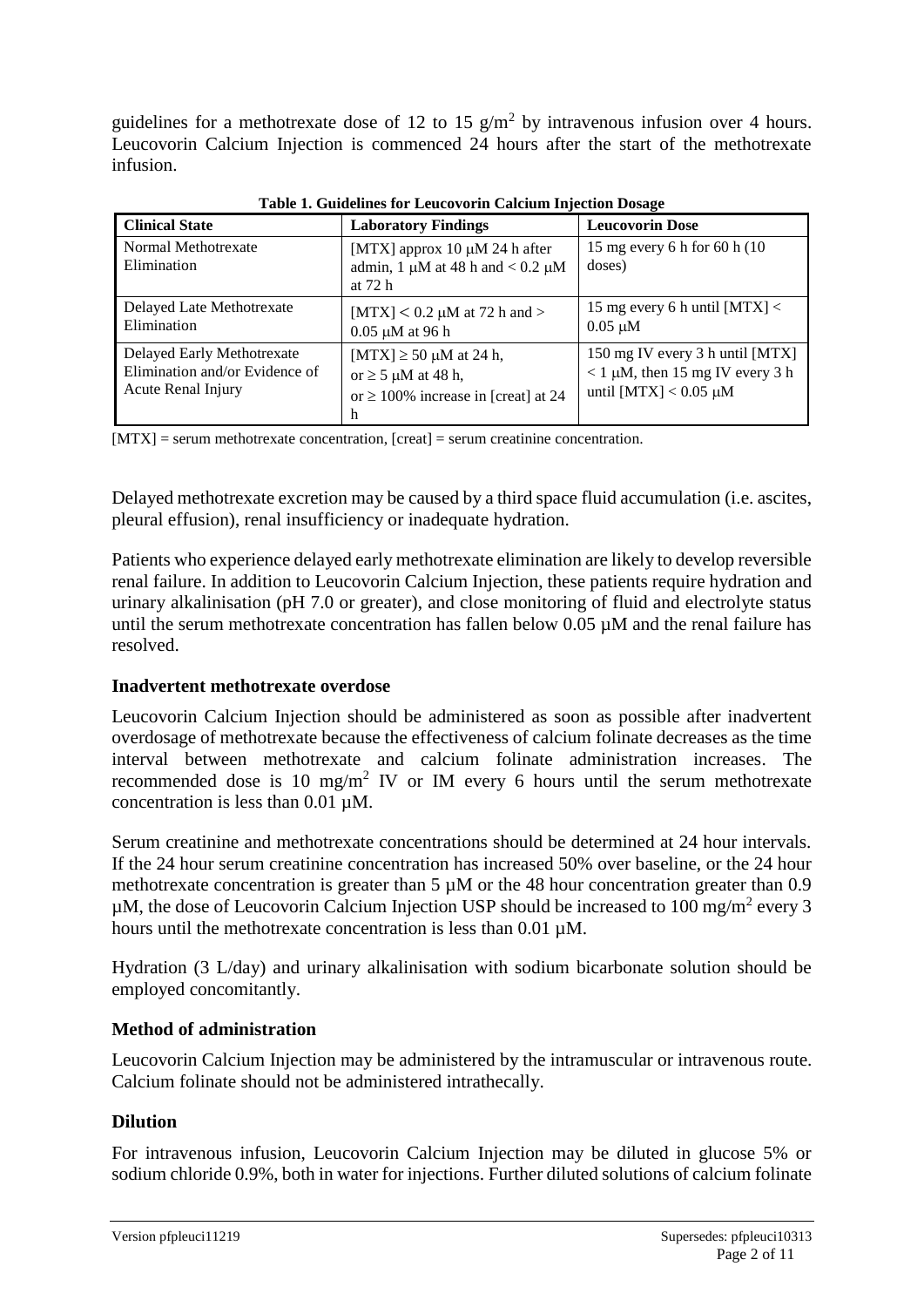in glucose 5% intravenous infusion and sodium chloride 0.9% intravenous infusion are stable for 24 hours when stored between 2°C to 8ºC.

Leucovorin Calcium Injection contains no antimicrobial preservative; use once only and discard any residue. To avoid microbial contamination hazards, infusion should be commenced as soon as practicable after preparation.

#### **Administration**

Admixed solutions for parenteral administration should be visually inspected for particulate matter and discolouration prior to administration where solution and container permit. Do not use if solution is cloudy or precipitated.

Because of the calcium content of Leucovorin Calcium Injection, no more than 160 mg (16 mL) should be injected intravenously per minute.

### **4.3 Contraindications**

Folinic acid should not be used for the treatment of pernicious anaemia or other megaloblastic anaemias secondary to vitamin B12 deficiency.

Known hypersensitivity to the active substance(s) or to any of the excipients.

### **4.4 Special warnings and precautions for use**

Calcium folinate should be administered only by intramuscular or intravenous injection and must not be administered intrathecally. **When folinic acid has been administered intrathecally following intrathecal overdose of methotrexate, death has been reported.**

Calcium folinate should be used with folic acid antagonists e.g. methotrexate, or fluoropyrimidines, e.g. fluorouracil, only under the direct supervision of a clinician experienced in the use of cancer chemotherapeutic agents.

Because of the calcium content of Leucovorin Calcium injections, no more than 160 mg (16 mL) should be injected intravenously per minute.

Calcium folinate is not suitable for the treatment of pernicious anaemias and other anaemias resulting from lack of vitamin B12. Haematological remissions may occur, while the neurological manifestations remain progressive.

Many cytotoxic medicinal products – direct or indirect DNA synthesis inhibitors – lead to macrocytosis (hydroxycarbamide, cytarabine, mercaptopurine, thioguanine). Such macrocytosis should not be treated with folinic acid.

In epileptic patients treated with phenobarbital, phenytoine, primidone, and succinimides there is a risk to increase the frequency of seizures due to a decrease of plasma concentrations of anti-epileptic drugs. Clinical monitoring, possibly monitoring of the plasma concentrations and, if necessary, dose adaptation of the anti-epileptic drug during calcium folinate administration and after discontinuation is recommended. (See Section 4.5 Interactions with other medicines and other forms of interactions.)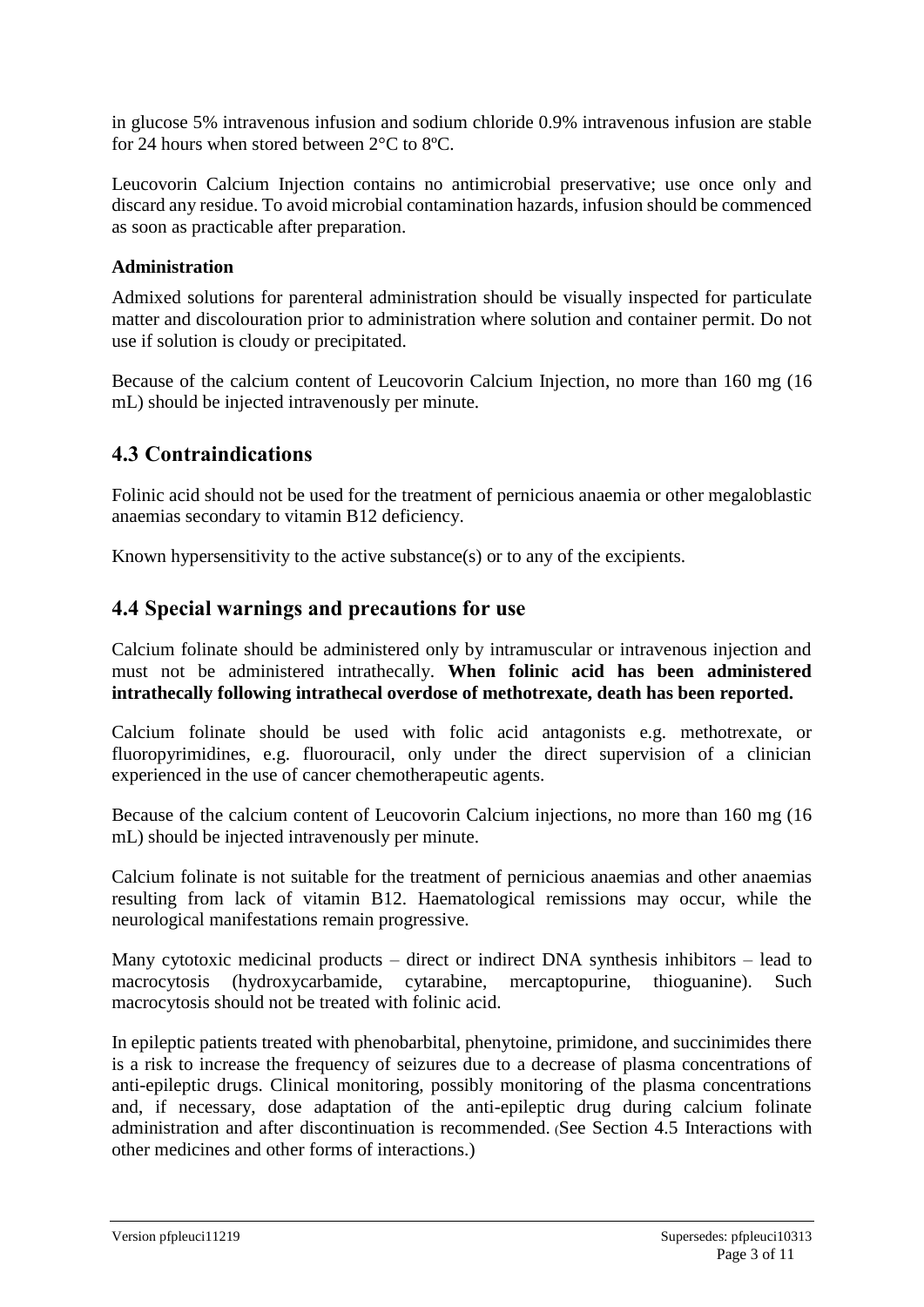Simultaneous therapy with a folic acid antagonist is not recommended because the effect of the folic acid antagonist is either reduced or inhibited.

#### **Calcium folinate/methotrexate**

Calcium folinate must not be administered intrathecally (see Section 4.2 Dose and method of administration).

An accidental overdose with a folate antagonist, such as methotrexate, should be treated quickly as a medical emergency. As the time interval between methotrexate administration and calcium folinate rescue increases, calcium folinate effectiveness in counteraction toxicity decreases.

Patients who experience delayed early methotrexate elimination are likely to develop reversible renal failure and all toxicities associated with methotrexate (please refer to the health-care professional labeling for methotrexate). The presence of pre-existing or methotrexate-induced renal insufficiency is potentially associated with delayed excretion of methotrexate and may increase the need for higher doses or more prolonged use of calcium folinate. Calcium folinate has no effect on non-haematological toxicities of methotrexate, such as the nephrotoxicity resulting from  $\frac{d}{d\mu}$  methotrexate and/or metabolite precipitation in the kidney.

Excessive calcium folinate doses must be avoided since this might impair the antitumour activity of methotrexate, especially in CNS tumours where calcium folinate accumulates after repeated courses.

Resistance to methotrexate as a result of decreased membrane transport implies resistance to folinic acid rescue as both medicinal products share the same transport system.

#### **Calcium folinate/fluorouracil**

Calcium folinate/fluorouracil Calcium folinate must not be mixed with fluorouracil in the same IV injection or infusion.

Calcium folinate may enhance the toxicity profile of fluorouracil, particularly in elderly or debilitated patients. The most common manifestations are leucopenia, mucositis, stomatitis and/or diarrhoea, which may be dose limiting. In addition, hematological adverse reactions have been observed. Deaths from severe enterocolitis, diarrhoea and dehydration have been reported in elderly patients receiving fluorouracil and calcium folinate. Concomitant granulocytopenia and fever were present in some but not all patients. When calcium folinate and fluorouracil are used in combination, in cases of toxicity the fluorouracil dosage has to be reduced more than when fluorouracil is used alone.

Combined calcium folinate/fluorouracil treatment should not be initiated or maintained in patients with symptoms of gastrointestinal (GI) toxicity, regardless of the severity, until all of these symptoms have completely disappeared. Because diarrhoea may be a sign of GI toxicity, patients presenting with diarrhoea must be carefully monitored until the symptoms have disappeared completely, since rapid clinical deterioration leading to death can occur. If diarrhoea and/or stomatitis occur, it is advisable to reduce the dose of fluorouracil. Seizures and/or syncope have been reported rarely in cancer patients receiving calcium folinate, usually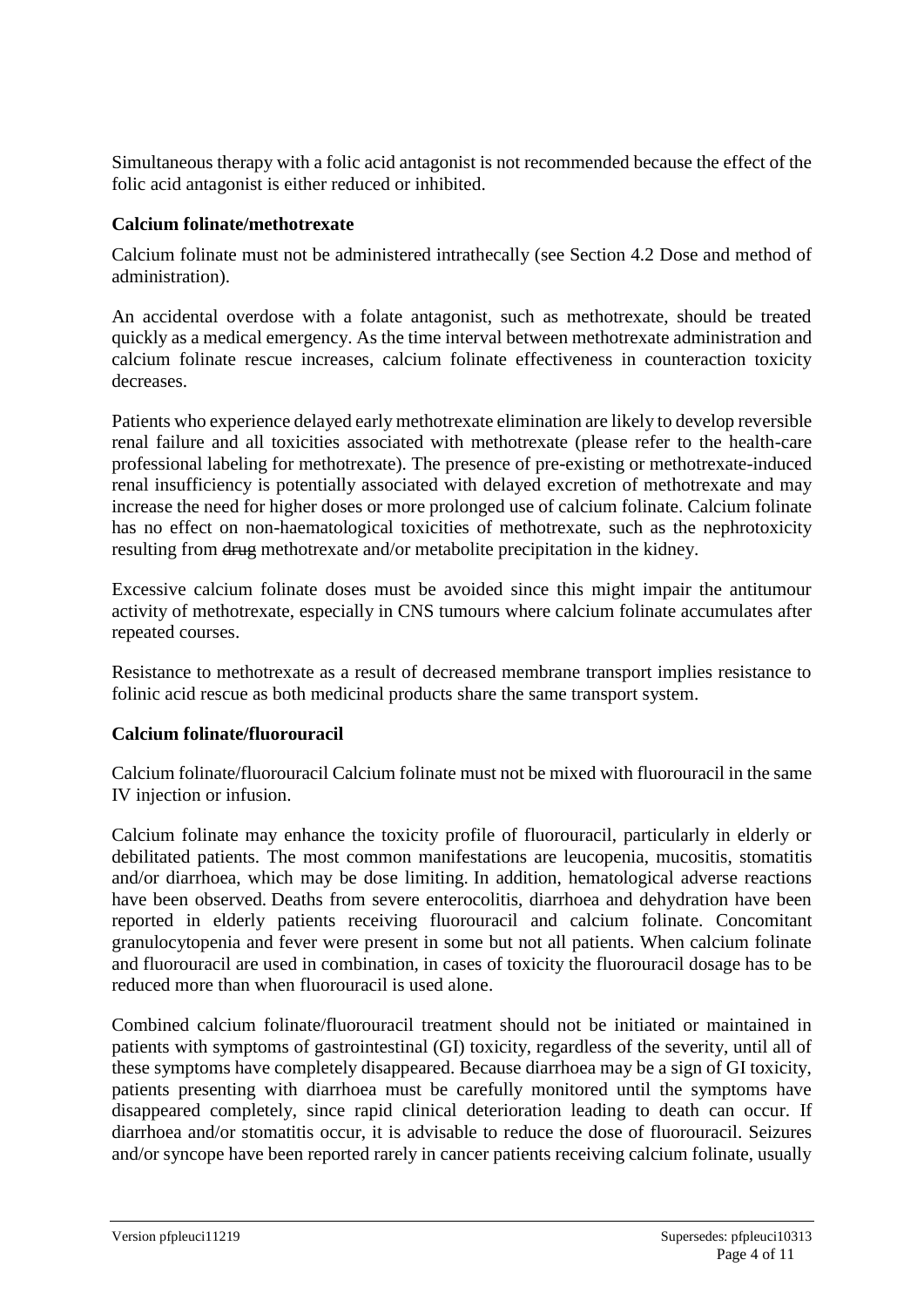in association with fluoropyrimidine administration, and most commonly in those with CNS metastases.

In elderly patients and patients who have undergone preliminary radiotherapy, it is recommended to begin with a reduced dosage of fluorouracil.

Calcium levels should be monitored in patients receiving combined calcium folinate/fluorouracil treatment and calcium supplementation should be provided if calcium levels are low.

Under circumstances leading to delayed methotrexate elimination, treatment with calcium folinate may need to be prolonged.

#### **Use in the elderly**

Elderly patients are at increased risk of severe toxicity when receiving combination therapy of calcium folinate and fluorouracil. Particular care should be taken when treating these patients.

#### **Paediatric use**

There are no data available on use in children.

#### **Effects on laboratory tests**

#### **Fluorouracil/calcium folinate therapy**

Complete blood count (CBC) with differential and platelets: prior to each treatment; weekly during the first two courses; at time of anticipated white blood cell (WBC) nadir in all courses thereafter.

Electrolytes and liver function tests: prior to each treatment for the first three courses and prior to every other course thereafter.

#### **Methotrexate/calcium folinate therapy**

Serum creatinine levels and serum methotrexate levels: at least once daily.

Urine pH: in cases of methotrexate overdose or delayed excretion, monitor as appropriate, to ensure maintenance of  $pH \ge 7.0$ .

### **4.5 Interactions with other medicines and other forms of interactions**

Calcium folinate may enhance the toxicity of fluoropyrimidines e.g. fluorouracil. Calcium folinate may counteract the antiepileptic effect of phenobarbitone, phenytoin,e primidone and succinimides, and increase the frequency of seizures (a decrease of plasma levels of enzymatic inductor anticonvulsant drugs may be observed because the hepatic metabolism is increased as folates are one of the cofactors). Clinical monitoring, including plasma concentrations, and dose adjustment of the antiepileptic drugs is recommended during calcium folinate administration and after discontinuation.

High intravenous or intramuscular doses of calcium folinate may reduce the efficacy of intrathecally administered methotrexate.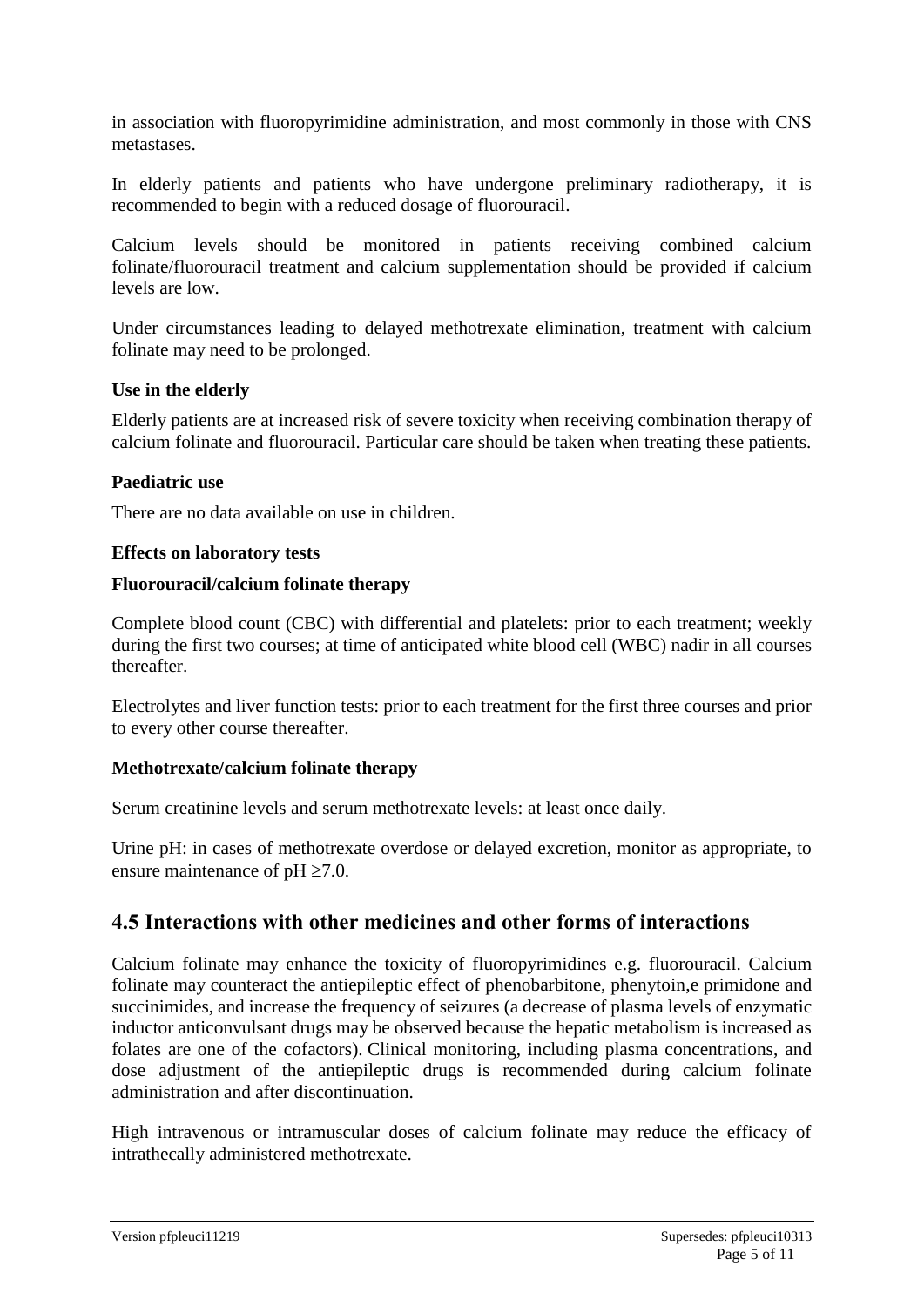When calcium folinate is given in conjunction with a folic acid antagonist (eg cotrimoxazole, pyrimethamine, methotrexate, antibiotic with antifolate effect) the efficacy of the folic acid antagonist may either be reduced or neutralised. (see Sections 4.4 Special warnings and precautions for use and 4.8 Adverse effects (Undesirable effects)).

### **4.6 Fertility, pregnancy and lactation**

#### **Effects on fertility**

No data available.

#### **Use in pregnancy**

#### **Category A**

Calcium folinate has been taken by a large number of pregnant women and women of childbearing potential without any proven increase in the frequency of malformations or other direct or indirect harmful effects on the foetus having been observed. However caution is essential in the use of calcium folinate in pregnant women as the safety of calcium folinate in pregnancy has not been established. During pregnancy, flurouracil and methotrexate should only be administered on strict indications, where the benefits of the drug to the mother should be weighed against possible hazards to the fetus. Should treatment with methotrexate or other folate antagonists take place despite pregnancy or lactation, there are no limitations as to the use of calcium folinate to diminish toxicity or counteract the effects.

#### **Use in lactation**

It is not known whether calcium folinate is excreted in human milk. Calcium folinate should be used with caution in nursing mothers.

Calcium folinate in combination with 5-fluorouracil is not recommended for use in women who are breast-feeding.

### **4.7 Effects on ability to drive and use machines**

The effects of this medicine on a person's ability to drive and use machines were not assessed as part of its registration.

### **4.8 Adverse effects (undesirable effects)**

#### **Leucovorin Calcium**

Allergic sensitisations, including anaphylactoid reactions, pyrexia and urticaria have occurred after parenteral administration.

Nausea and vomiting have been reported with very high doses of calcium folinate.

In addition, haematological adverse reactions, such as leucocytopenia and thrombocytopenia, may occur. These adverse reactions are dose dependent and their occurrence can usually be decreased by reducing the dosage of cytotoxic drugs. To control these adverse reactions, haematological values, e.g. blood leucocyte and thrombocyte levels, and serum electrolyte (e.g. Na, K, Ca) and creatinine levels should be closely monitored.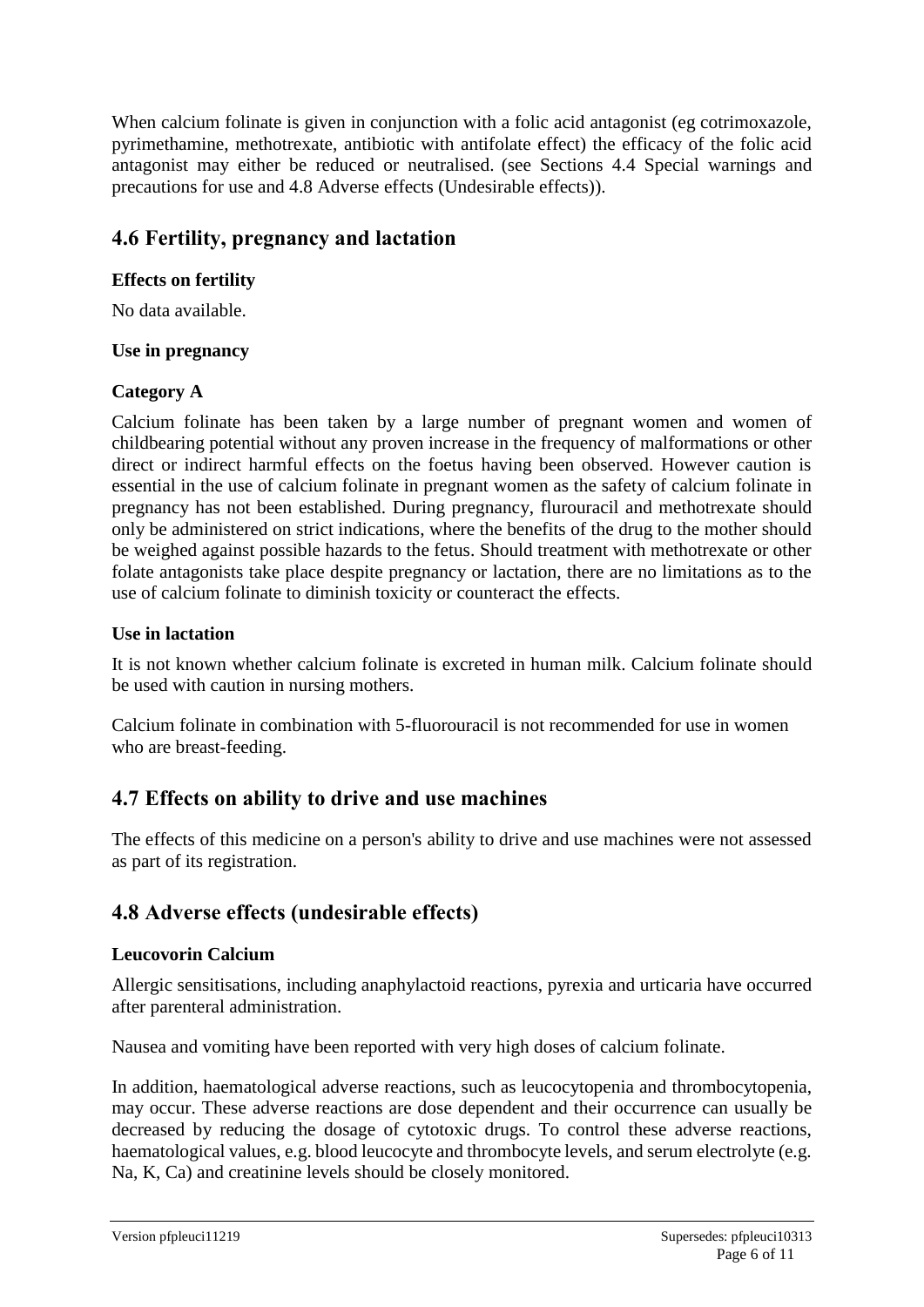#### **Table 2. Adverse Drug Reactions Leucovorin, Calcium DL - Monotherapy**

| <b>Frequency undetermined</b>                        |                                                           |  |
|------------------------------------------------------|-----------------------------------------------------------|--|
| Immune system disorders                              | Allergic reactions, urticaria, Hypersensitivity           |  |
| General disorders and administration site conditions | Fever                                                     |  |
| Very rare                                            |                                                           |  |
| Immune system disorders                              | Anaphylactoid/anaphylactic reactions (including<br>shock) |  |
| Rare                                                 |                                                           |  |
| Nervous system disorders                             | Seizures and/or syncope                                   |  |

Cases of Stevens-Johnson Syndrome (SJS) and Toxic Epidermal Necrolysis (TEN), some fatal, have been reported in patients receiving Leucovorin in combination with other agents known to be associated with these disorders. A contributory role of Leucovorin in these occurrences of SJS/TEN cannot be excluded.

#### **Leucovorin Calcium in combination with fluorouracil**

Generally the safety profile of calcium folinate depends on the applied regimen of fluorouracil due to enhancement of fluorouracil-induced toxicities.

The most common dose-limiting adverse reaction occurring in patients receiving combination of calcium folinate and fluorouracil are stomatitis and diarrhoea. Fatalities have occurred as a result of gastrointestinal toxicity (predominantly mucositis and diarrhoea) and myelosuppression. In patients with diarrhoea, rapid clinical deterioration leading to death can occur (see Section 4.4 Special warnings and precautions for use).

Seizures and/or syncope have been reported rarely in cancer patients receiving calcium folinate, usually in association with fluoropyrimidine administration (see Section 4.4 Special warnings and precautions for use).

Additional undesirable effects of calcium folinate when used in combination with fluorouracil follow.

| <b>Frequency undetermined</b>                           |                                                                         |  |
|---------------------------------------------------------|-------------------------------------------------------------------------|--|
| Hepatobiliary disorders                                 | Hyperammonaemia                                                         |  |
| Blood and lymphatic system disorders                    | Leukopenia, Neutropenia, Thrombocytopenia, Anaemia                      |  |
| General disorders and administration site<br>conditions | Mucositis, stomatitis, cheilitis                                        |  |
| Skin and subcutaneous tissue disorders                  | Palmar-Plantar Erythrodysaesthesia syndrome<br>(hand-foot)<br>syndrome) |  |
| Very common                                             |                                                                         |  |
| Gastrointestinal disorders                              | Nausea and vomiting, diarrhoea, stomatitis                              |  |

**Table 3. Adverse Drug Reactions Leucovorin, Calcium DL - Combination Therap**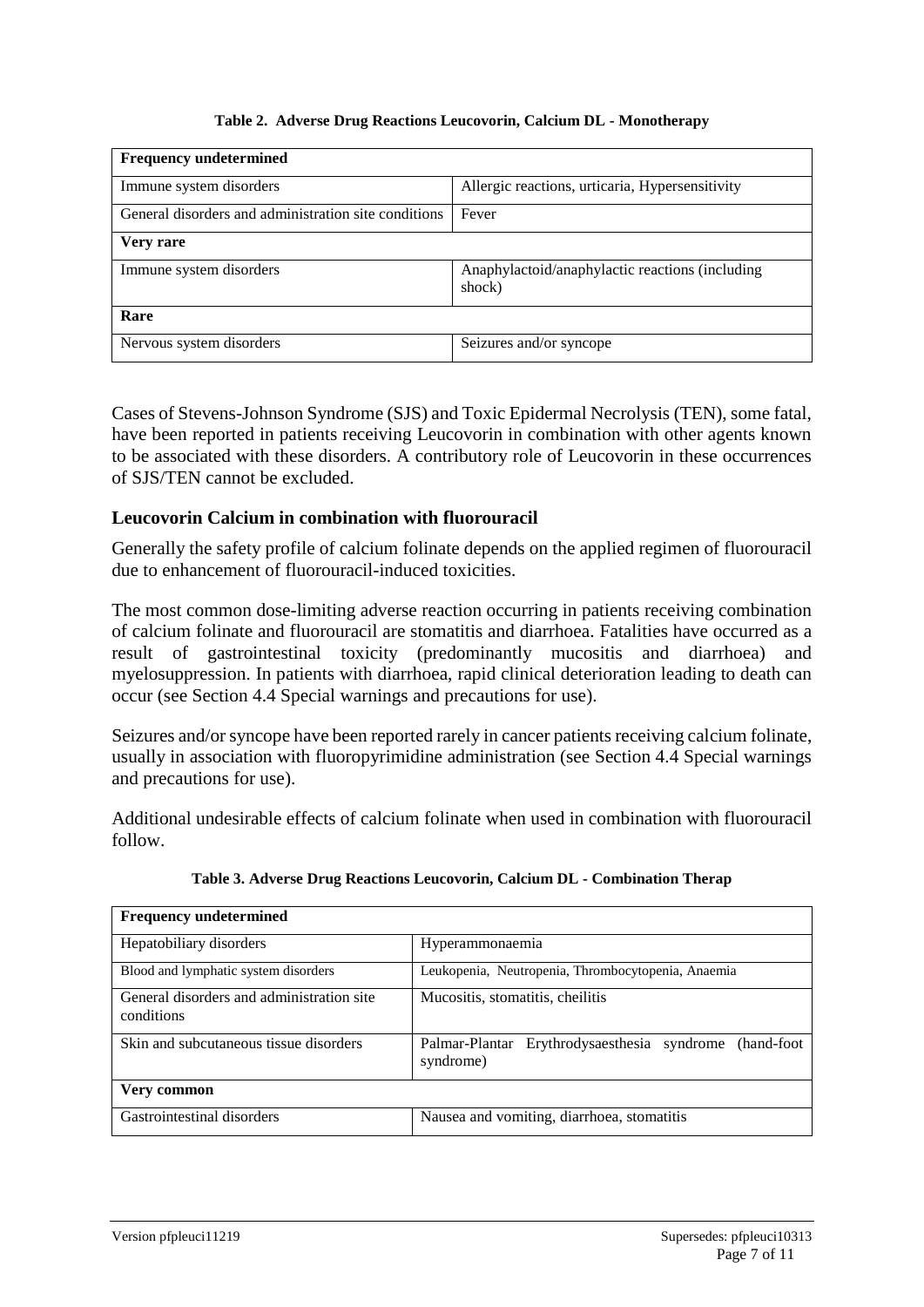#### *Reporting suspected adverse effects*

Reporting suspected adverse reactions after registration of the medicinal product is important. It allows continued monitoring of the benefit-risk balance of the medicinal product. Healthcare professionals are asked to report any suspected adverse reactions at [www.tga.gov.au/reporting](http://www.tga.gov.au/reporting-problems)[problems.](http://www.tga.gov.au/reporting-problems)

### **4.9 Overdose**

Folinic acid is an intermediate in the metabolism of folic acid and can therefore be considered as a naturally occurring substance. Large doses have been administered with no apparent adverse effects. Such doses suggest that administration of this drug is relatively safe. Signs of excessive dosing, if they occur, should be treated symptomatically.

Excessive amounts of calcium folinate may nullify the chemotherapeutic effect of folic acid antagonists.

For information on the management of overdose, contact the Poisons Information Centre on 131126.

### **5. PHARMACOLOGICAL PROPERTIES**

### **5.1 Pharmacodynamic properties**

Class: Antidote for folic acid antagonists

#### **Mechanism of action**

Folinic acid (leucovorin) is the 5-formyl derivative of tetrahydrofolic acid (THF), the active form of folic acid. Folinic acid as a co-factor participates in many metabolic reactions including purine synthesis, pyrimidine synthesis and amino acid conversion. Calcium folinate is used in cytotoxic therapy as an antidote to folic acid antagonists (such as methotrexate), which block conversion of folic acid to tetrahydrofolate by binding the enzyme dihydrofolate reductase.

#### **Clinical trials**

No data available.

#### **5.2 Pharmacokinetic properties**

#### **Distribution**

Following administration, calcium folinate enters the general body pool of reduced folates. It has been reported that, following intravenous and intramuscular administration, peak serum levels of total reduced folates are achieved within a mean time of 10 minutes and 52 minutes respectively. Peak levels of 5-formyl THF appear at 10 minutes and 28 minutes following intravenous and intramuscular administration respectively. Folate is concentrated in the cerebrospinal fluid and liver although distribution occurs to all body tissues.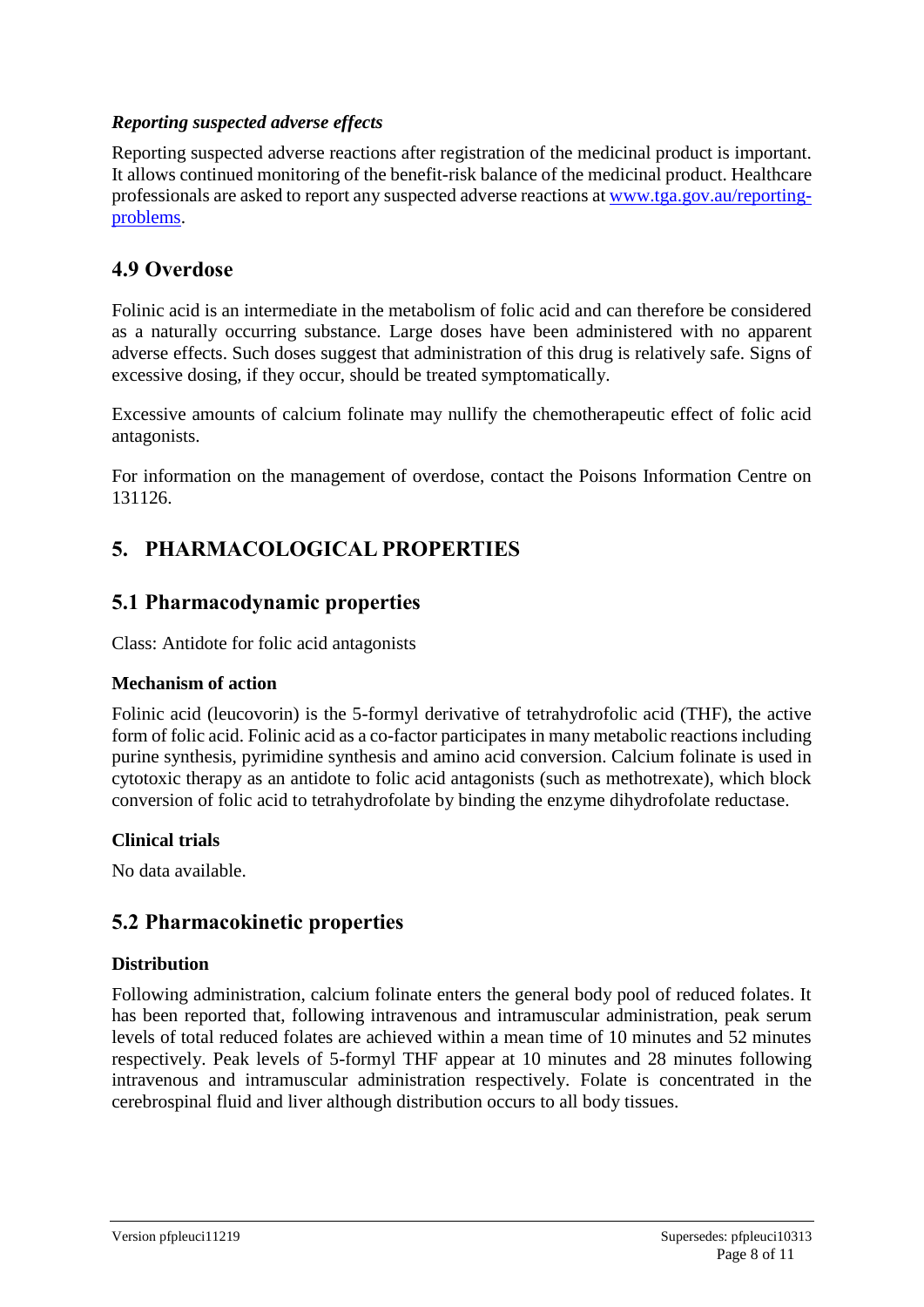#### **Metabolism**

Reduction in the levels of parent compound coincides with the appearance of the active metabolite 5-methyl THF, which becomes the major circulating form of the drug. Peak levels are observed at 1.5 and 2.8 hours following intravenous and intramuscular administration respectively. The terminal half life for total reduced folates is reported as 6.2 hours.

#### **Excretion**

Folates are excreted in the urine.

### **5.3 Preclinical safety data**

**Genotoxicity**

No data available.

#### **Carcinogenicity**

No data available.

### **6. PHARMACEUTICAL PARTICULARS**

### **6.1 List of excipients**

Sodium chloride in water for injections

### **6.2 Incompatibilities**

Leucovorin Calcium Injection has been reported to be incompatible with injectable forms of methotrexate, fluorouracil, droperidol and foscarnet.

### **6.3 Shelf life**

The expiry date (month/year) is stated on the package after EXP.

In Australia, information on the shelf life can be found on the public summary of the Australian Register of Therapeutic Goods (ARTG).

### **6.4 Special precautions for storage**

Store at 2°C to 8ºC. Refrigerate, do not freeze. Protect from light.

### **6.5 Nature and contents of container**

Leucovorin Calcium Injection USP 50 mg (folinic acid) in 5 mL (sterile) Plastic Vial AUST R 12724.

Leucovorin Calcium Injection USP 100 mg (folinic acid) in 10 mL (sterile) Plastic Vial AUST R 49312.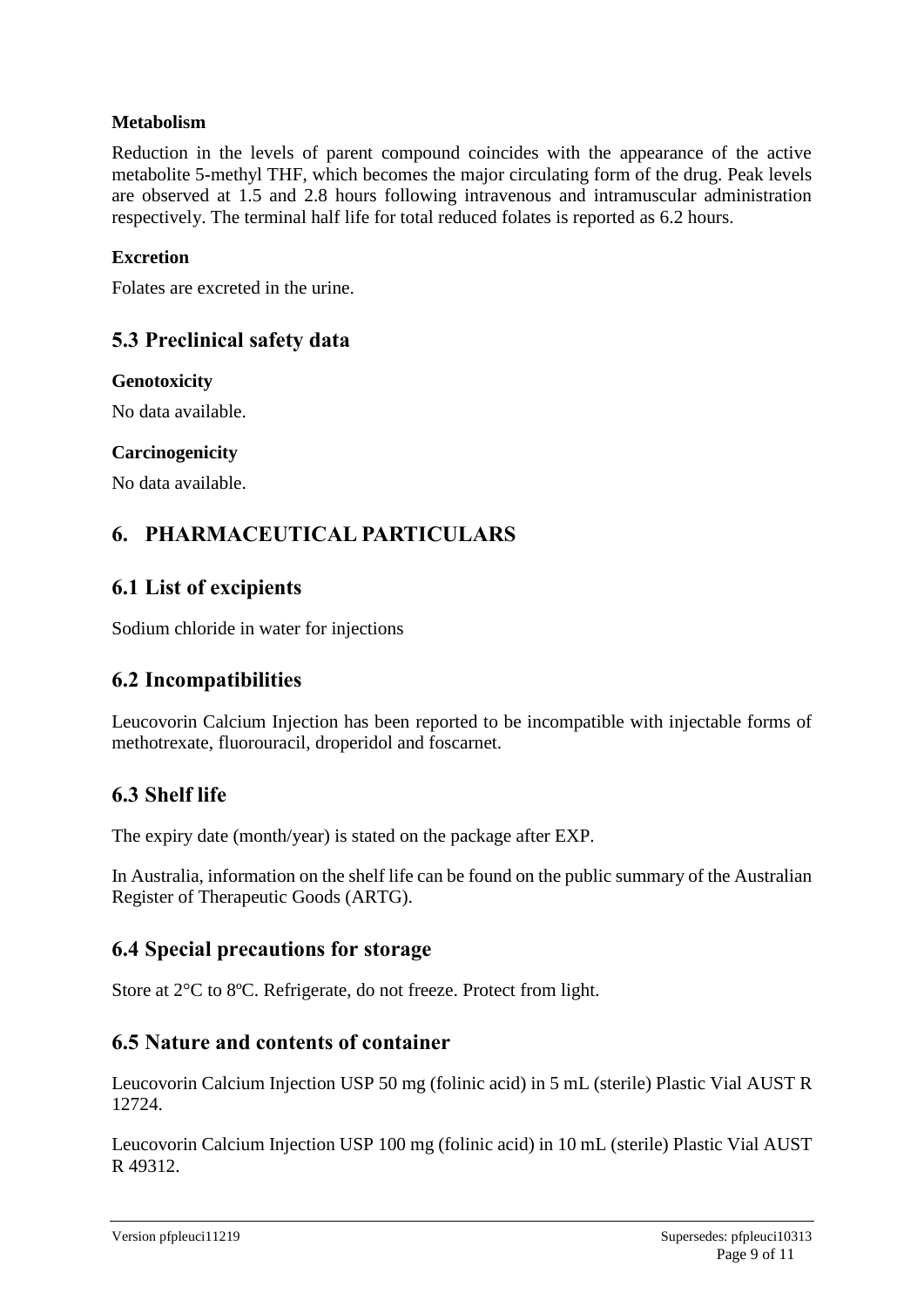Leucovorin Calcium Injection USP 50 mg (folinic acid) in 5 mL (sterile) Steriluer® ampoule. AUST R 61885

Leucovorin Calcium Injection USP 100 mg (folinic acid) in 10 mL (sterile) Steriluer<sup>®</sup> ampoule. AUST R 61887

*Not all pack size maybe marketed.* 

### **6.6 Special precautions for disposal**

In Australia, any unused medicine or waste material should be disposed of by taking to your local pharmacy.

### **6.7 Physicochemical properties**

Calcium folinate is a white or light yellow, amorphous or crystalline powder, sparingly soluble in water and practically insoluble in acetone and ethanol.

#### **Chemical structure**

Chemical name: calcium 5-formyl-tetrahydropteroylglutamate

The empirical formula is  $C_{20}H_{21}CaN<sub>7</sub>O<sub>7</sub>$ , xH<sub>2</sub>O and the molecular weight 511.5 (anhydrous)

The structural formula is:



#### **CAS number**

1492-18-8

### **7. MEDICINE SCHEDULE (POISONS STANDARD)**

S4 (Prescription Medicine)

### **8. SPONSOR**

Pfizer Australia Pty Ltd Level 17, 151 Clarence Street Sydney NSW 2000 Toll Free Number: 1800 675 229 www.pfizer.com.au